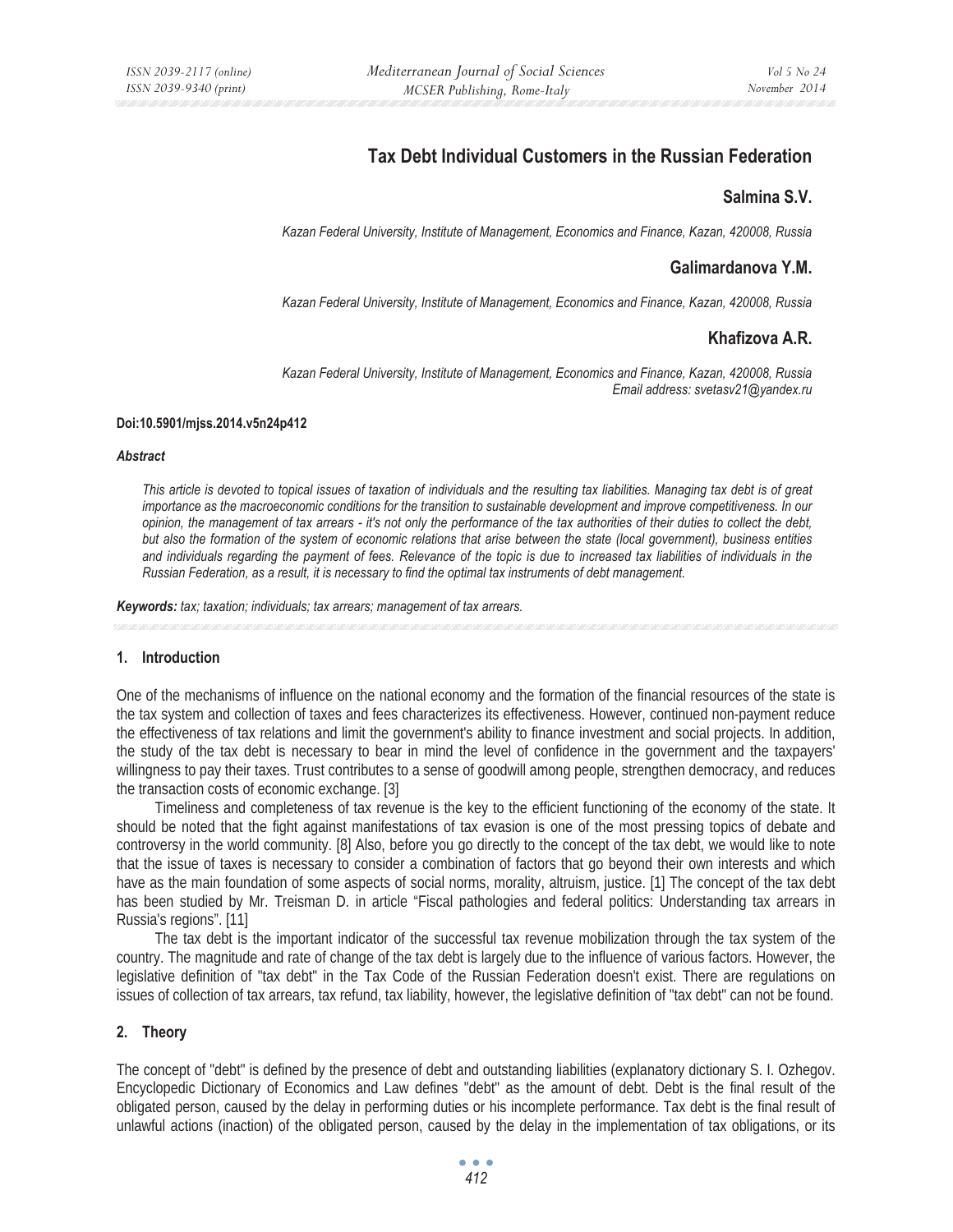| ISSN 2039-2117 (online) | Mediterranean Journal of Social Sciences | Vol 5 No 24   |
|-------------------------|------------------------------------------|---------------|
| ISSN 2039-9340 (print)  | MCSER Publishing, Rome-Italy             | November 2014 |

incomplete execution. Before considering the direct tax liabilities of individuals, it is necessary to define a specified category. Individuals are participants of tax relations. In accordance with Article 11 of the Tax Code, individuals are citizens of the Russian Federation, foreign citizens and stateless persons. An individual is a person as a subject of rights (the bearer of rights and obligations). An individual has a legal capacity in the Russian legislation. An individual acquires the legal capacity at birth and ceases at the moment of death, and the full capacity of an individual acquires at the age of 18. In general, a person can have different legal statuses, sometimes several at once, such as a stateless person, a citizen, a foreigner, an individual entrepreneur, the founder of the legal entity.

We can conclude that the tax liabilities of individuals are the total amount of outstanding obligations to pay statutory taxes and fees assessed penalties for late payment of taxes and fees, and penalties for violation of tax legislation, expressed in the form of money by the citizens of the Russian Federation, foreign citizens and persons without citizenship.

Crokidakis N. consider that the agents (individuals) may be in three different states, namely honest tax payers, tax evaders and undecided, that are individuals in an intermediate class among honest and evaders. [5]

The following types of tax debts of individuals represented in the Figure 1.



**Fig. 1.** Types of tax debts of individuals

As of September 1, 2014 the tax liabilities of individuals in the Russian Federation is 96 bln rubles, which is 12% of the total arrears of taxes and levies, according to the Federal Tax Service of the Russian Federation. As of July 1, 2014 the tax liabilities of individuals in the Republic of Tatarstan is 815 mln., which is 10% of the total arrears of taxes and levies, according to the Office of the Federal Tax Service of Russia in the Republic of Tatarstan. The role of taxes on individuals in the formation of the consolidated revenues rather insignificant, since the payment of taxes on individuals is approximately 7-8% of the consolidated budget of the Russian Federation. However, the formation of the local budget tax receipts from individuals are the main element in the formation of budget revenues. In addition, administration of taxes on individuals should be given a leading role as the category of individuals is the most numerous category of taxpayers and the further development of tax administration can achieve a significant increase in income from the category of taxes on individuals.

In the article the author Bierbrauer F.J. pointed out that the main result will depend on the provision of public goods, which is associated with the redistribution of the tax system. [2] It should be noted that in the world there is an experience of the United States, where the average tax shall be distributed, the properties of the joint distributions paid taxes and revenues, and explores the impact of taxes on the marital status and number of children. [7] In identifying the causes of the tax debt should be kept in mind the implications of ethical behaviour on the effect of a redistributive taxtransfer system. In choosing their labour supplies, individuals take into account whether their tax liabilities correspond to what they view as ethically acceptable. If tax liabilities are viewed as ethically acceptable, a taxpayer behaves ethically, does not distort her behaviour, and chooses to work as if she were not taxed. [4]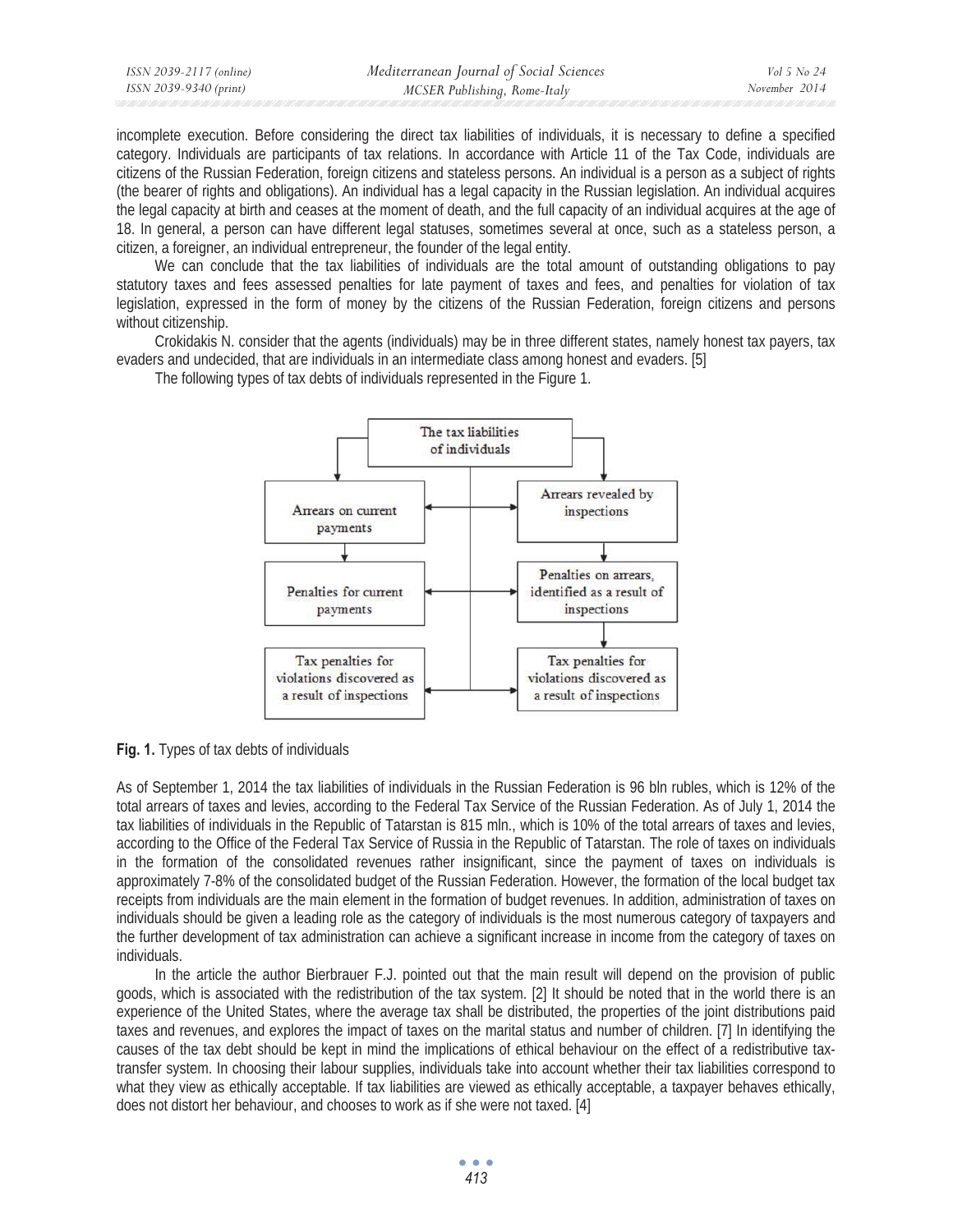### **3. Results**

In world practice developed a two-period dynamic model of individual choice, considering an individual that has been already audited and detected as tax evader, who knows that Tax Authorities are looking for her to cash the due amount. [6] And there are three hypotheses about the nature of federal tax arrears in Russia in the second half of the 1990s are tested empirically. Tax arrears can be a result of: 1) liquidity problems in firms, 2) redistributive subsidies of the federal government, or 3) regional political resistance to federal tax collectors. [9]

We, in its turn, to analyze and identify the dynamics of the ratio of debt reduction of individuals to total debt and tax revenues give statistics for the Republic of Tatarstan for each analyzed year from 2009 to 2012. in Table 1.

**Table 1.** Indicators of changes in the levels regulated by the tax debts of individuals

| Indicators                                                                                                                                                           | 2009                  | 2010    | 2011      | 2012      |
|----------------------------------------------------------------------------------------------------------------------------------------------------------------------|-----------------------|---------|-----------|-----------|
| The total amount of tax revenue individuals in the consolidated budget of the Russian   5 043 748   5 880 683   6 888 900   7 879 554  <br>Federation, thous. rubles |                       |         |           |           |
| The total debt of individuals, thous. rubles                                                                                                                         | 1 225 312 1 1 146 457 |         | 1 099 919 | 1 374 641 |
| Regulated debts of individuals, thous. rubles                                                                                                                        |                       | 636 523 | 437 645   | 557 286   |
| Debt forgiveness of individuals, thous. rubles                                                                                                                       |                       | 1 3 4 6 | 1 5 3 1   | 10 000    |
| Efficiency level of the decommissioned and settled the debt in relation to total debt,%                                                                              |                       | 56      | 40        | 41        |
| The effectiveness of regulated tax debt in relation to the tax revenues for the year,%                                                                               |                       |         |           |           |

The effectiveness of reducing debt (decommissioned and regulated) in relation to the total debt at the beginning of the year is a general indicator that allows you to determine the level of debt reduction and includes the results of the settlement of tax liabilities in relation to the level of the total aggregate debt. It is calculated by the following formula 1:

 $(Uz + Sp)/Obz * 100 = Rez1$ , (1)

where Uz – regulated debts of individuals;

Sp – cancel the debt uncollectible;

Obz – the total combined debt at beginning of year;

Rez1 – effectiveness of reducing debt.

The highest rate in the Republic of Tatarstan in 2010 years- 56%, in 2009 performance indicator was 53%, in 2011 and 2012 level of efficiency decreased and amounted by 40% and 41% respectively. The result of this summary indicator will be effective if the rate of the reporting period is higher than in the previous period, that is, the more accrued according to the results of tax audit, the more additional accrual amounts shall be settled through foreclosure, offsetting due to overpayment or written off due to the impossibility of recovery. General indicator is the effectiveness of regulated tax debt in relation to the tax revenues for the year. It allows us to estimate the extent of influence of the tax debt resolution mechanism to increase tax revenues to the budget system. Indicator in relation to the tax revenues can be found using the following formula 2:

 $Uz / NalP * 100 = Rez2$ , (2)

where Uz – regulated debts of individuals;

NalP – the total amount of tax revenue for the year individuals;

Rez2 – improving the efficiency of tax revenues.

General indicator is the effectiveness of regulated tax debt in relation to the tax revenues in the period of 2009- 2012. It determines the decrease in the efficiency of settled tax debt - a decline from 13% to 7%. Therefore, in relation to the tax revenue the settled debt is reduced. Efficiency summary measure Rez2 is also determined, as an indicator of Rez1 compared to the same period of the previous period.

In the research Meshkov R. A. defined target criterion "debt credited "repaid and debt tax debt to the tax revenues to the budget system." According to the author, the ratio of the selected indicators selected is not successful because the written-off debt is a debt to be uncollectible, cannot be compared with the tax revenues.

Dynamics of two general indicators is the criteria. Its achievement and exceedance can be used in the comprehensive analysis of the tax authorities. The annual increase in the size of additionally accrued amounts for taxes, interest and penalties increase the total tax debts of individuals. These amounts take precedence over the value of the consolidated tax revenue, which includes recover the debt and debt relief, deemed to be uncollectible. Results of general indicators for the reporting period reflect the efficiency of the tax authorities, and should be compared with the corresponding previous period. Evaluating the effectiveness of reducing the tax debts of individuals allows you to monitor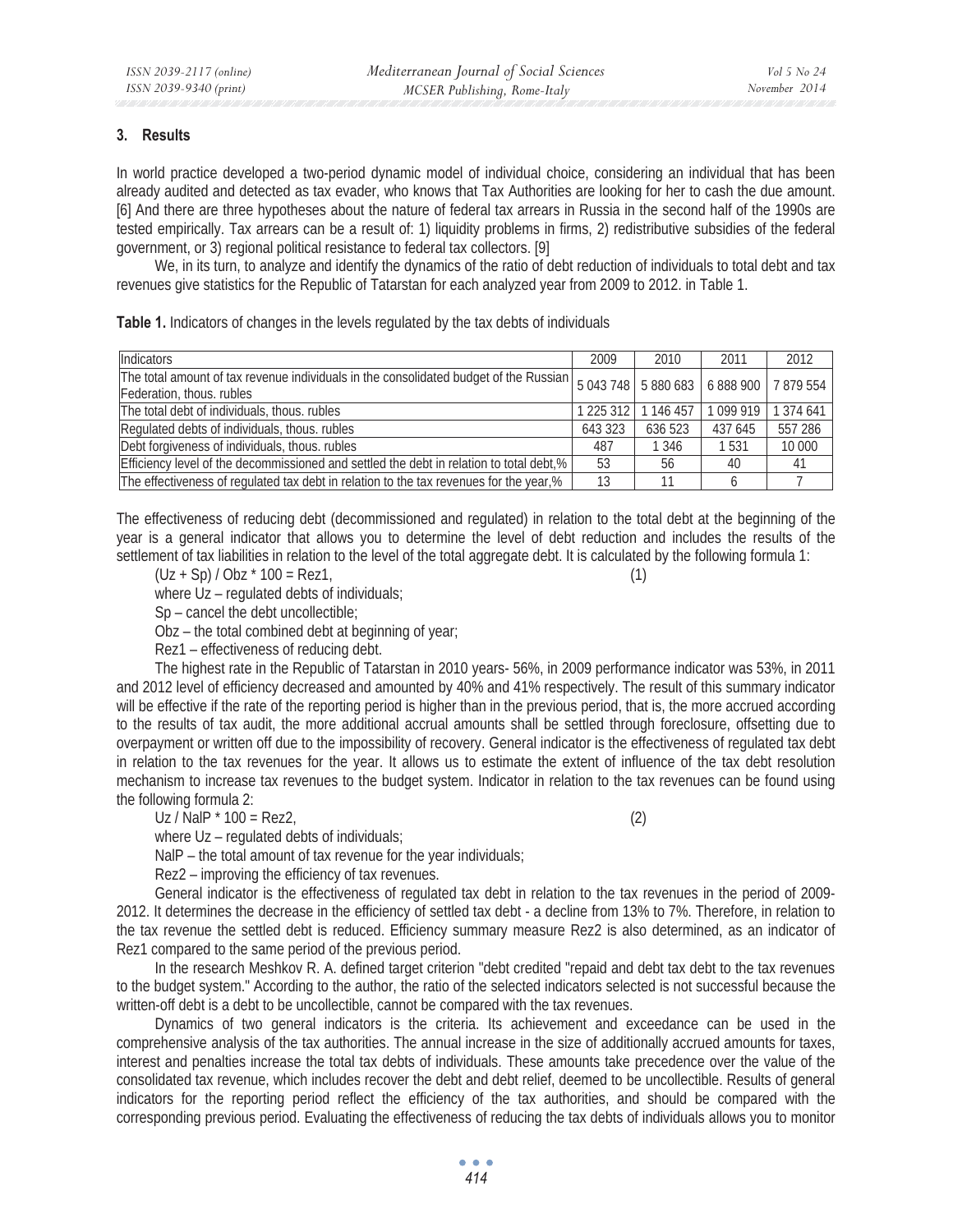*Vol 5 No 24 November 2014* 

system additionally charged and collected sums. Meshkov R.A. proposed settlement criterion composite indicator for objective assessment and adjustment fund bonuses of tax inspections. Under the bonus payment is considered payment of sums of money to government employees over the basic salary in the form of material incentives for the results achieved in the tax regulations. In practice, the tax authorities criterion composite indicator to establish the relationship of particular indicators amounts recovered and amounts written off in relation to the total tax debts of individuals. The fouryear period analysis in the Republic of Tatarstan has shown that the income tax payments due to the implementation of the voluntary-declarative, notification, warning, and forced forms of interim increases annually with relation to debt forgiveness. Evaluation of the composite indicator can be presented in the form of a four-promotion system, shown in Table 2.

**Table 2.** The rating is a summary measure of the tax debts of individuals

| Condition                                 | Point |
|-------------------------------------------|-------|
| If $Uz/O$ bz $\geq$ Sp/Obz ; AWG $\leq$ 0 |       |
| If $Uz/O$ bz $\geq$ Sp/Obz ; AWG $> 0$    |       |
| If $Uz/Obz < Sp/Obz$ ; AWG $\leq 0$       |       |
| If $Uz/Obz < Sp/Obz$ ; AWG > 0            |       |

where Uz – regulated debts of individuals;

Sp – cancel the debt uncollectible;

Obz – the total combined debt at beginning of year;

AWG – comparison of tax losses from non-payment of debts to the budget with the same previous period, that is, changes in one year.

Evaluating the effectiveness of reducing the tax debt is carried out on a four- point system and calculated as the maximum value of the above criteria to the total number of criteria:

1 point - inefficient;

2 and 3 points -average efficient ;

4 points - highly efficient.

Four-point system promotion proved the opportunity to assess the activities of the tax inspection starting with the desk and on-site inspections and ending the use of the full range of measures of tax debt settlement individuals. Full and complex activities of the tax inspection in conjunction with the tax control and tax regulations determined by highperformance score.

Summary criterion will solve the problem of reducing the tax debt exactly on the enforcement proceedings, repayment under deferral of installments, and in the application of preventive, security forms, and not on the writing off debt. Tax authorities should implement the principle of the effectiveness of the settlement of tax arrears. This principle will take steps to resolving unpaid taxes aimed at increasing tax revenues and reducing the tax debt. Effectiveness of the system for recovery of taxes and fees means minimizing the applied methods of settlement of unpaid taxes and maximize their positive effect. Divergent factors influence on the size and dynamics of the analyzed parameters including pendulum migration and their tax potential, the degree of corporate enterprises operating in the region, the level of tax compliance of taxpayers, the content of the regional budget policy in terms of managing debt repayment. The algorithm for calculating general indicators and composite criterion for activities aimed at reducing the tax debt to total debt and in relation to tax revenues, will be easy to apply as to that of other regions as well as to Russia's total indicators.

## **4. Conclusions**

On the basis of the study of theoretical issues and practical aspects of the tax debts of individuals, we came to the conclusion that the tax payable including should be analyzed in order to study a tipping point when the investment is replaced by reinvestment. [10] On the basis of the study a four- point system evaluating the effectiveness of reducing the tax debt will have the greatest value from the point of estimating the higher tax authority performance additionally charged amounts subordinate tax authorities.

An example of such an evaluation can be generalized indicators and a combined criterion of reducing the tax debt. This determines the location or position of each region or tax inspection used a rating scale. The proposed method provides a comprehensive assessment of the territorial divisions of the Federal Tax Service, which allows for a comparative analysis between the subjects of the Russian Federation, as well as within the subject, and to identify the